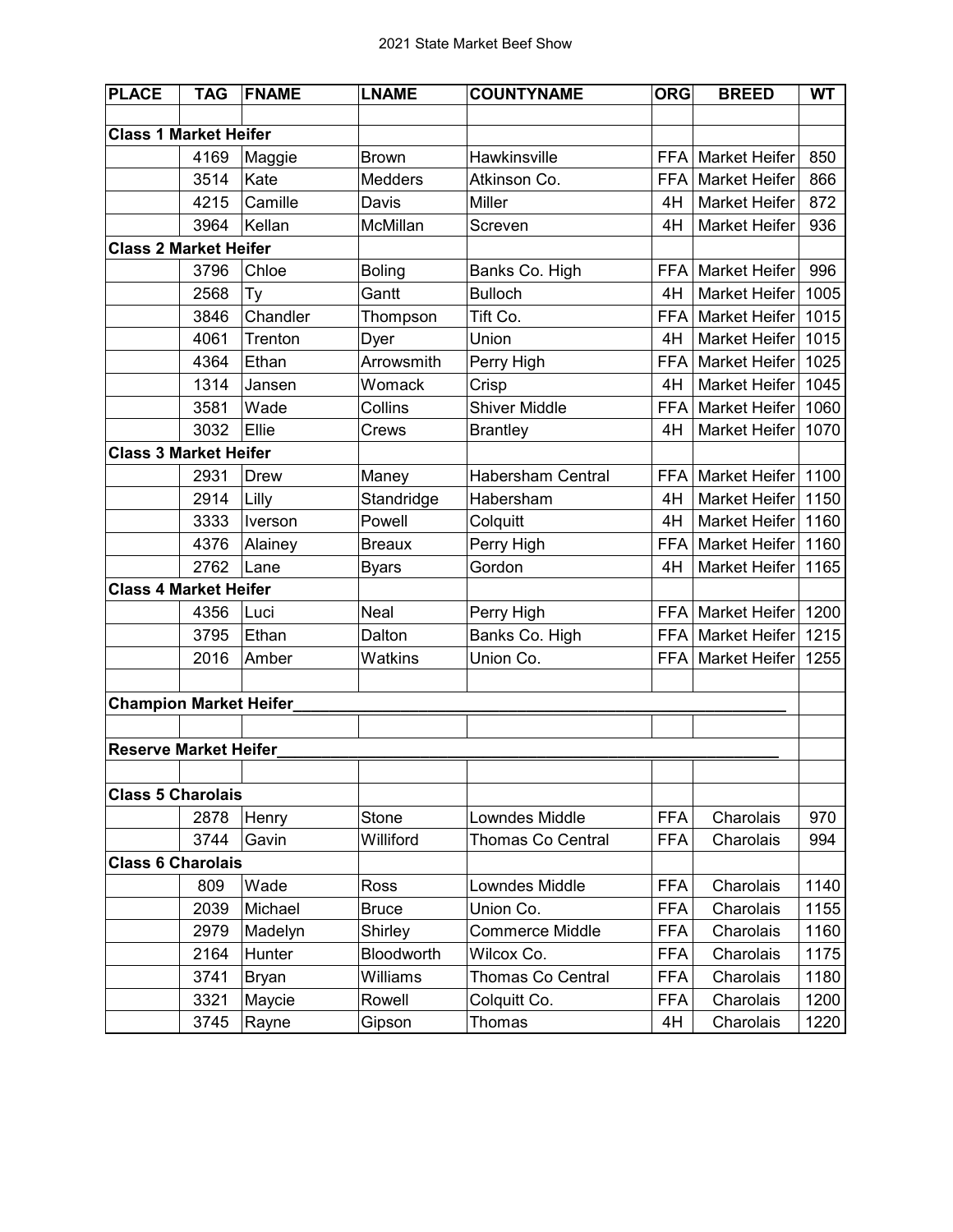| <b>PLACE</b>                  | <b>TAG</b> | <b>FNAME</b>    | <b>LNAME</b> | <b>COUNTYNAME</b>     | <b>ORG</b> | <b>BREED</b>  | <b>WT</b> |
|-------------------------------|------------|-----------------|--------------|-----------------------|------------|---------------|-----------|
| <b>Class 7 Charolais</b>      |            |                 |              |                       |            |               |           |
|                               | 4352       | Jeanna Kate     | Osborne      | Perry Middle          | <b>FFA</b> | Charolais     | 1290      |
|                               | 4141       | Lane            | Fletcher     | <b>Tift</b>           | 4H         | Charolais     | 1310      |
|                               | 2372       | Luke            | Mobley       | Colquitt Co.          | <b>FFA</b> | Charolais     | 1325      |
|                               | 3332       | Iverson         | Powell       | Colquitt              | 4H         | Charolais     | 1340      |
|                               | 2608       | Mary-Richard    | Dean         | Crisp                 | 4H         | Charolais     | 1380      |
|                               | 3326       | Jessie Ann      | <b>Blair</b> | Colquitt Co.          | <b>FFA</b> | Charolais     | 1380      |
| <b>Class 8 Charolais</b>      |            |                 |              |                       |            |               |           |
|                               | 3983       | Jentsie         | Cabe         | Franklin              | 4H         | Charolais     | 1395      |
|                               | 4371       | Cage            | Allen        | Perry Middle          | <b>FFA</b> | Charolais     | 1465      |
|                               |            |                 |              |                       |            |               |           |
| <b>Champion Charolais</b>     |            |                 |              |                       |            |               |           |
|                               |            |                 |              |                       |            |               |           |
| <b>Reserve Charolais</b>      |            |                 |              |                       |            |               |           |
|                               |            |                 |              |                       |            |               |           |
| <b>Class 9 Chi-Influence</b>  |            |                 |              |                       |            |               |           |
|                               | 4475       | Gracie          | Green        | Peach                 | 4H         | Chi-Influence | 1085      |
|                               | 2518       | <b>Braylynn</b> | Moore        | <b>Lowndes Middle</b> | <b>FFA</b> | Chi-Influence | 1120      |
|                               | 3881       | <b>Bella</b>    | Chandler     | Jackson-Empower       | <b>FFA</b> | Chi-Influence | 1185      |
| <b>Class 10 Chi-Influence</b> |            |                 |              |                       |            |               |           |
|                               | 4361       | Maci            | Mcdermott    | Perry High            | <b>FFA</b> | Chi-Influence | 1240      |
|                               | 4358       | Sissy           | Hays         | Perry High            | <b>FFA</b> | Chi-Influence | 1320      |
|                               | 1553       | <b>Bella</b>    | Townson      | Tift Co.              | <b>FFA</b> | Chi-Influence | 1330      |
| <b>Class 11 Chi-Influence</b> |            |                 |              |                       |            |               |           |
|                               | 3861       | Maggie          | Miller       | Decatur               | 4H         | Chi-Influence | 1350      |
|                               | 2374       | Luke            | Mobley       | Colquitt Co.          | <b>FFA</b> | Chi-Influence | 1360      |
|                               | 2606       | Maddie          | Dean         | Crisp                 | 4H         | Chi-Influence | 1385      |
|                               |            |                 |              |                       |            |               |           |
| <b>Champion Chi-Influence</b> |            |                 |              |                       |            |               |           |
|                               |            |                 |              |                       |            |               |           |
| <b>Reserve Chi-Influence</b>  |            |                 |              |                       |            |               |           |
|                               |            |                 |              |                       |            |               |           |
| <b>Class 12 Hereford</b>      |            |                 |              |                       |            |               |           |
|                               | 4401       | Lexi            | Terry        | Floyd                 | 4H         | Hereford      | 950       |
|                               | 1450       | Naomi           | McPeake      | Oglethorpe            | 4H         | Hereford      | 990       |
| <b>Class 13 Hereford</b>      |            |                 |              |                       |            |               |           |
|                               | 3985       | Hess            | Fowler       | Franklin              | 4H         | Hereford      | 1175      |
|                               | 2498       | Jalie           | Montgomery   | <b>Lowndes Middle</b> | <b>FFA</b> | Hereford      | 1230      |
| <b>Class 14 Hereford</b>      |            |                 |              |                       |            |               |           |
|                               | 2519       | Gracie          | Pollock      | Lowndes Middle        | <b>FFA</b> | Hereford      | 1315      |
|                               | 3455       | Kylie           | Selph        | Dodge High            | <b>FFA</b> | Hereford      | 1320      |
|                               | 4351       | Nolan           | Osborne      | Perry High            | <b>FFA</b> | Hereford      | 1350      |
|                               | 3867       | Ethan           | Ausley       | Seminole Co.          | <b>FFA</b> | Hereford      | 1390      |
|                               | 3327       | Jessie Ann      | <b>Blair</b> | Colquitt Co.          | <b>FFA</b> | Hereford      | 1395      |
|                               | 2875       | Andrew          | Cone         | Lowndes Middle        | <b>FFA</b> | Hereford      | 1410      |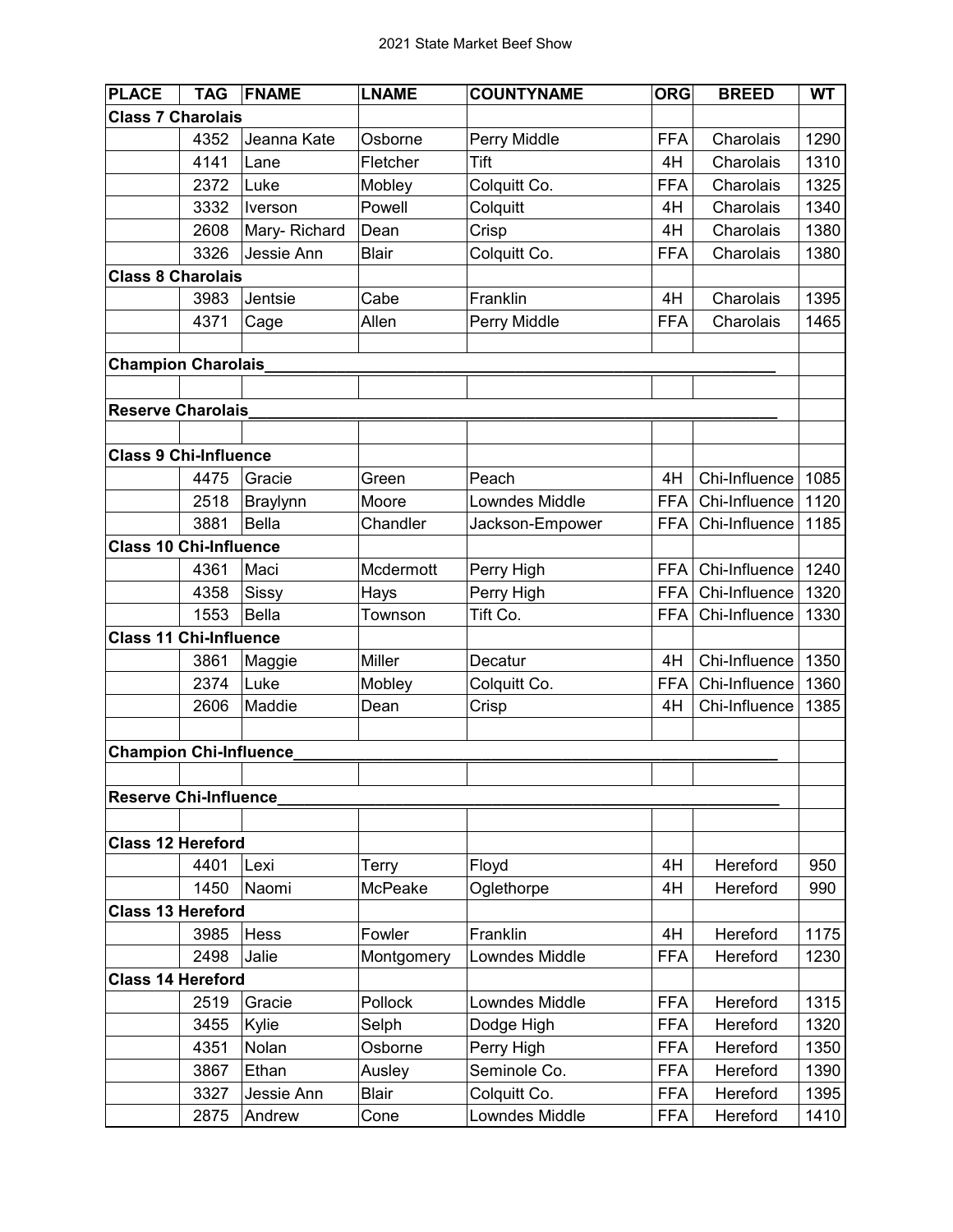| <b>PLACE</b>                | <b>TAG</b> | <b>FNAME</b> | <b>LNAME</b>   | <b>COUNTYNAME</b> | <b>ORG</b> | <b>BREED</b> | <b>WT</b> |
|-----------------------------|------------|--------------|----------------|-------------------|------------|--------------|-----------|
|                             |            |              |                |                   |            |              |           |
| <b>Champion Hereford</b>    |            |              |                |                   |            |              |           |
|                             |            |              |                |                   |            |              |           |
| <b>Reserve Hereford</b>     |            |              |                |                   |            |              |           |
|                             |            |              |                |                   |            |              |           |
| <b>Class 15 Limousin</b>    |            |              |                |                   |            |              |           |
|                             | 4372       | Tye          | <b>Brown</b>   | Perry Middle      | <b>FFA</b> | Limousin     | 970       |
|                             | 3488       | Jacob        | <b>Sheriff</b> | Stephens Co. High | <b>FFA</b> | Limousin     | 1010      |
|                             | 2880       | EmaLeigh     | Yunker         | Lowndes           | 4H         | Limousin     | 1015      |
| <b>Class 16 Limousin</b>    |            |              |                |                   |            |              |           |
|                             | 4111       | Grace        | Johns          | Gordon            | 4H         | Limousin     | 1085      |
|                             | 4366       | Alley        | Cobb           | Perry High        | <b>FFA</b> | Limousin     | 1115      |
| <b>Class 17 Limousin</b>    |            |              |                |                   |            |              |           |
|                             | 4138       | Jerry        | <b>Baldree</b> | Cook              | 4H         | Limousin     | 1200      |
|                             | 4369       | Addison      | Fuchs          | Perry High        | <b>FFA</b> | Limousin     | 1215      |
|                             | 4354       | Ella         | Dowd           | Perry High        | <b>FFA</b> | Limousin     | 1255      |
|                             | 3750       | Ally         | Moore          | Thomas Co Central | <b>FFA</b> | Limousin     | 1295      |
| <b>Class 18 Limousin</b>    |            |              |                |                   |            |              |           |
|                             | 3957       | Wyatt        | <b>Brown</b>   | Screven Co.       | <b>FFA</b> | Limousin     | 1370      |
|                             | 4323       | Austin       | Sinclair       | Cook Co.          | <b>FFA</b> | Limousin     | 1380      |
|                             | 3171       | Mikayla      | Mcdonald       | Perry High        | <b>FFA</b> | Limousin     | 1395      |
|                             | 3808       | Karson       | Addison        | Stephens Co. High | <b>FFA</b> | Limousin     | 1400      |
|                             | 4050       | Ellie        | Taylor         | Berrien Co. High  | <b>FFA</b> | Limousin     | 1460      |
|                             |            |              |                |                   |            |              |           |
| <b>Champion Limousin</b>    |            |              |                |                   |            |              |           |
|                             |            |              |                |                   |            |              |           |
| Reserve Limousin            |            |              |                |                   |            |              |           |
|                             |            |              |                |                   |            |              |           |
| <b>Class 19 Maine-Anjou</b> |            |              |                |                   |            |              |           |
|                             | 3490       | Jacob        | Sheriff        | Stephens Co. High | <b>FFA</b> | Maine-Anjou  | 1165      |
|                             | 3956       | Stormie      | Rackley        | Screven Co.       | <b>FFA</b> | Maine-Anjou  | 1220      |
|                             | 4380       | Wade         | Hatcher        | Perry Middle      | <b>FFA</b> | Maine-Anjou  | 1230      |
|                             | 2455       | Landon       | Fletcher       | Tift              | 4H         | Maine-Anjou  | 1255      |
|                             | 4322       | Carson       | Sinclair       | Cook              | 4H         | Maine-Anjou  | 1265      |
| Class 20 Maine-Anjou        |            |              |                |                   |            |              |           |
|                             | 2876       | Levi         | Rowland        | Lowndes Co.       | <b>FFA</b> | Maine-Anjou  | 1275      |
|                             | 3866       | Ashley       | Womack         | Seminole          | 4H         | Maine-Anjou  | 1280      |
|                             | 3742       | <b>Bryan</b> | Williams       | Thomas Co Central | <b>FFA</b> | Maine-Anjou  | 1330      |
|                             | 3339       | Wyatt        | Thompson       | Colquitt Co.      | <b>FFA</b> | Maine-Anjou  | 1345      |
|                             | 4357       | Natalie      | Wisekal        | Perry High        | <b>FFA</b> | Maine-Anjou  | 1370      |
| <b>Class 21 Maine-Anjou</b> |            |              |                |                   |            |              |           |
|                             | 3794       | Ethan        | Dalton         | Banks Co. High    | <b>FFA</b> | Maine-Anjou  | 1395      |
|                             | 3848       | Chandler     | Thompson       | Tift Co.          | <b>FFA</b> | Maine-Anjou  | 1395      |
|                             | 2018       | Luci         | Talton         | Perry High        | <b>FFA</b> | Maine-Anjou  | 1415      |
|                             |            |              |                |                   |            |              |           |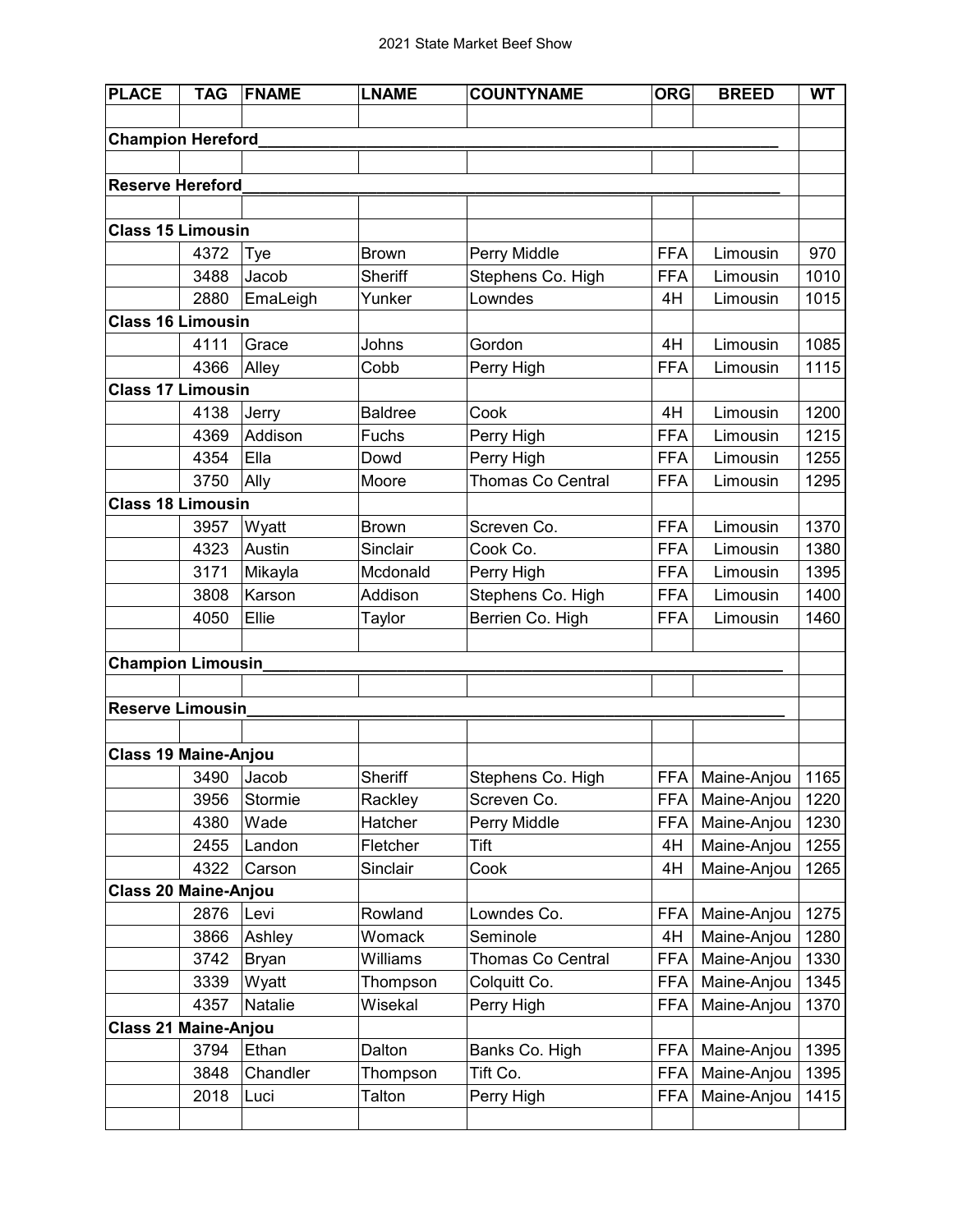| <b>PLACE</b>              | <b>TAG</b> | <b>FNAME</b> | <b>LNAME</b>   | <b>COUNTYNAME</b>            | <b>ORG</b> | <b>BREED</b> | <b>WT</b> |
|---------------------------|------------|--------------|----------------|------------------------------|------------|--------------|-----------|
| <b>Champion Maine</b>     |            |              |                |                              |            |              |           |
|                           |            |              |                |                              |            |              |           |
| <b>Reserve Maine</b>      |            |              |                |                              |            |              |           |
|                           |            |              |                |                              |            |              |           |
| <b>Class 22 Shorthorn</b> |            |              |                |                              |            |              |           |
|                           | 4017       | Kamren       | Yaughn         | Peach Co.                    | <b>FFA</b> | Shorthorn    | 956       |
|                           | 2980       | Jackson      | <b>Medders</b> | Jackson-Empower              | <b>FFA</b> | Shorthorn    | 1040      |
| <b>Class 23 Shorthorn</b> |            |              |                |                              |            |              |           |
|                           | 4370       | Lili         | Floyd          | Perry Middle                 | <b>FFA</b> | Shorthorn    | 1075      |
|                           | 3085       | Maggie       | Spell          | Jeff Davis High              | <b>FFA</b> | Shorthorn    | 1090      |
|                           | 4001       | Cami         | Watkins        | <b>Warner Robbins Middle</b> | <b>FFA</b> | Shorthorn    | 1145      |
| <b>Class 24 Shorthorn</b> |            |              |                |                              |            |              |           |
|                           | 1060       | Jake         | Parham         | Franklin Co. High            | <b>FFA</b> | Shorthorn    | 1215      |
|                           | 4201       | Caiden       | Aeschlimann    | Perry Middle                 | <b>FFA</b> | Shorthorn    | 1220      |
|                           | 4059       | Anna         | Luke           | Berrien                      | 4H         | Shorthorn    | 1235      |
|                           | 4139       | Lily         | <b>Baldree</b> | Cook                         | 4H         | Shorthorn    | 1260      |
| <b>Class 25 Shorthorn</b> |            |              |                |                              |            |              |           |
|                           | 1560       | Cailan       | Alley          | Tift                         | 4H         | Shorthorn    | 1350      |
|                           | 2036       | Emma Grace   | McConnell      | Union Co.                    | <b>FFA</b> | Shorthorn    | 1370      |
|                           | 2370       | <b>Brock</b> | Weaver         | Colquitt Co.                 | <b>FFA</b> | Shorthorn    | 1385      |
|                           |            |              |                |                              |            |              |           |
| <b>Champion Maine</b>     |            |              |                |                              |            |              |           |
|                           |            |              |                |                              |            |              |           |
| <b>Reserve Maine_</b>     |            |              |                |                              |            |              |           |
|                           |            |              |                |                              |            |              |           |
| <b>Class 26 Simmental</b> |            |              |                |                              |            |              |           |
|                           | 2566       | Baleigh      | <b>Brannen</b> | <b>Bulloch</b>               | 4H         | Simmental    | 962       |
|                           | 3025       | Allison      | Smith          | Effingham Co. High           | <b>FFA</b> | Simmental    | 998       |
| <b>Class 27 Simmental</b> |            |              |                |                              |            |              |           |
|                           | 3230       | Jayde        | Heber          | Peach Co.                    | <b>FFA</b> | Simmental    | 1165      |
|                           | 4321       | Austin       | Sinclair       | Cook Co.                     | <b>FFA</b> | Simmental    | 1180      |
|                           | 3845       | Emma Grace   | Thompson       | Tift Co.                     | <b>FFA</b> | Simmental    | 1190      |
|                           | 3864       | Emma Claire  | Creel          | Seminole                     | 4H         | Simmental    | 1265      |
| <b>Class 28 Simmental</b> |            |              |                |                              |            |              |           |
|                           | 3793       | Ethan        | Dalton         | Banks Co. High               | <b>FFA</b> | Simmental    | 1295      |
|                           | 4362       | Carlye       | Green          | Perry High                   | <b>FFA</b> | Simmental    | 1300      |
|                           | 3947       | Joey         | Burr           | Lakeview Ft. Oglethorpe      | <b>FFA</b> | Simmental    | 1320      |
|                           | 4363       | Summer       | Smith          | Perry High                   | <b>FFA</b> | Simmental    | 1330      |
|                           | 3209       | Summer       | Edwards        | Perry High                   | <b>FFA</b> | Simmental    | 1350      |
|                           | 4355       | Sam          | Rodgers        | Perry High                   | <b>FFA</b> | Simmental    | 1370      |
|                           | 3965       | Stormie      | Rackley        | Screven Co.                  | <b>FFA</b> | Simmental    | 1375      |
| <b>Class 29 Simmental</b> |            |              |                |                              |            |              |           |
|                           | 3399       | Alley        | <b>Staines</b> | Berrien Co. Middle           | <b>FFA</b> | Simmental    | 1400      |
|                           | 3801       | Baylor       | Whitfield      | Stephens Co. Middle          | <b>FFA</b> | Simmental    | 1500      |
|                           |            |              |                |                              |            |              |           |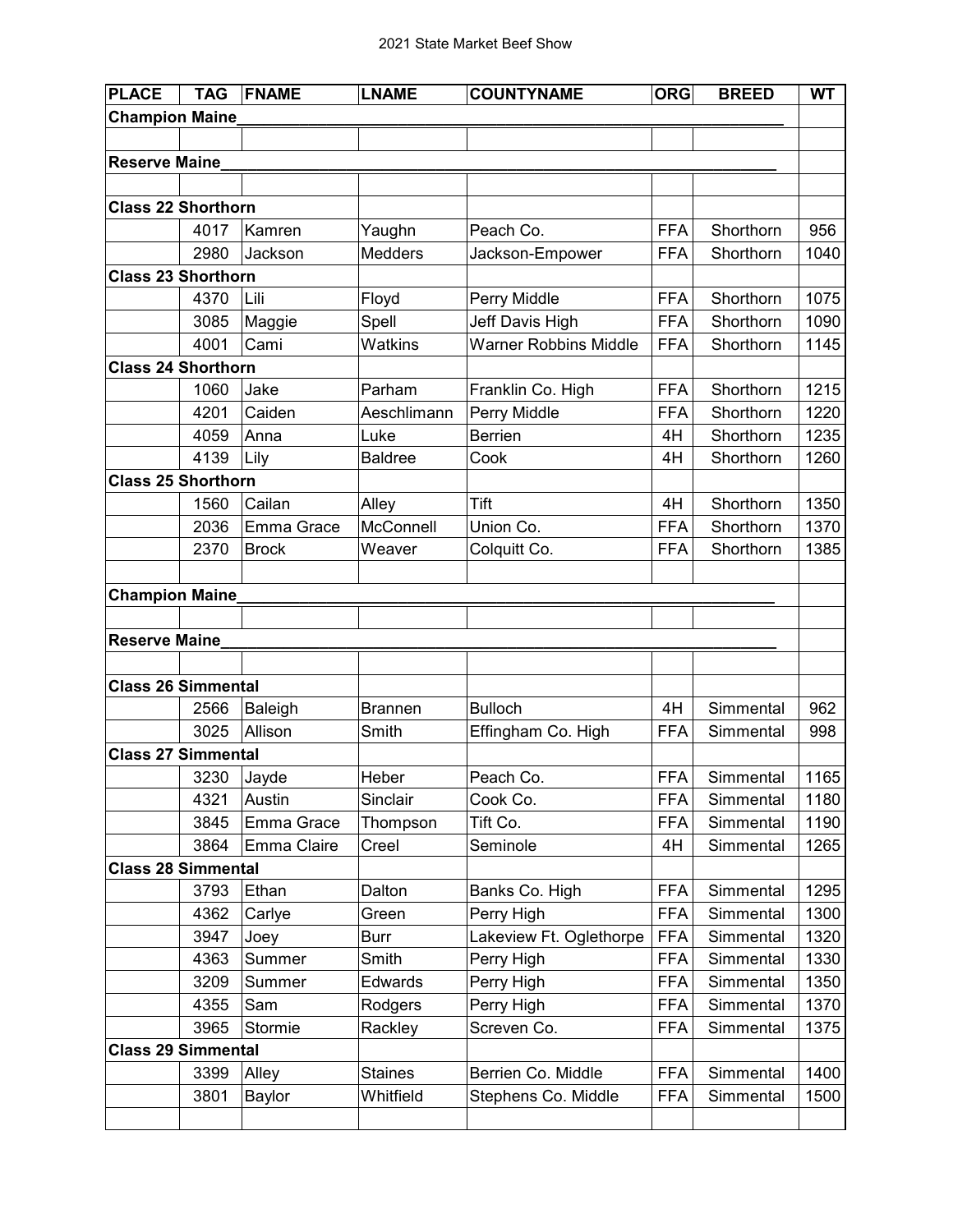| <b>PLACE</b>                     | <b>TAG</b> | <b>FNAME</b>                     | <b>LNAME</b>   | <b>COUNTYNAME</b>   | <b>ORG</b> | <b>BREED</b>       | <b>WT</b> |
|----------------------------------|------------|----------------------------------|----------------|---------------------|------------|--------------------|-----------|
| <b>Champion Maine</b>            |            |                                  |                |                     |            |                    |           |
|                                  |            |                                  |                |                     |            |                    |           |
| <b>Reserve Maine</b>             |            |                                  |                |                     |            |                    |           |
|                                  |            |                                  |                |                     |            |                    |           |
| <b>Class 30 All Other Breeds</b> |            |                                  |                |                     |            |                    |           |
|                                  | 2490       | James                            | <b>Baker</b>   | Effingham Co. High  | <b>FFA</b> | <b>Murrey Gray</b> | 1100      |
|                                  | 3830       | Nataleigh                        | <b>Belcher</b> | <b>ECI</b>          | <b>FFA</b> | <b>Murrey Gray</b> | 1110      |
|                                  | 1061       | Ava                              | Gray           | Franklin Co. Middle | <b>FFA</b> | Piedmontese        | 1125      |
|                                  | 3151       | <b>Jay Conley</b>                | Smith          | Screven             | 4H         | elbvieh/Balanc     | 1170      |
| <b>Class 31 All Other Breeds</b> |            |                                  |                |                     |            |                    |           |
|                                  | 3026       | Allison                          | Smith          | Effingham Co. High  |            | FFA elbvieh/Balanc | 1290      |
|                                  | 3797       | Chloe                            | <b>Boling</b>  | Banks Co. High      |            | FFA elbvieh/Balanc | 1350      |
|                                  | 3331       | <b>Brody</b>                     | <b>Bennett</b> | Colquitt Co.        |            | FFA elbvieh/Balanc | 1355      |
| <b>Class 32 All Other Breeds</b> |            |                                  |                |                     |            |                    |           |
|                                  | 3114       | Kate                             | Day            | Coffee Co.          |            | FFA elbvieh/Balanc | 1405      |
|                                  | 4359       | Margie                           | Knapek         | Perry High          |            | FFA elbvieh/Balanc | 1455      |
|                                  |            |                                  |                |                     |            |                    |           |
|                                  |            | <b>Champion All Other Breeds</b> |                |                     |            |                    |           |
|                                  |            |                                  |                |                     |            |                    |           |
| <b>Reserve All Other Breeds</b>  |            |                                  |                |                     |            |                    |           |
|                                  |            |                                  |                |                     |            |                    |           |
| <b>Class 33 Crossbreed</b>       |            |                                  |                |                     |            |                    |           |
|                                  | 3405       | Owen                             | <b>Nichols</b> | Berrien Co. High    | <b>FFA</b> | Crossbreed         | 950       |
|                                  | 4110       | Coleman                          | Prince         | <b>Mary Persons</b> | <b>FFA</b> | Crossbreed         | 950       |
|                                  | 4153       | Rylon                            | Page           | Hall                | 4H         | Crossbreed         | 952       |
|                                  | 3116       | Shawn                            | Smith          | Coffee Middle       | <b>FFA</b> | Crossbreed         | 956       |
|                                  | 3179       | Jim                              | Carden         | Crisp Co. High      | <b>FFA</b> | Crossbreed         | 962       |
|                                  | 3989       | Henry                            | Throne         | Oglethorpe Co.      | <b>FFA</b> | Crossbreed         | 996       |
| <b>Class 34 Crossbreed</b>       |            |                                  |                |                     |            |                    |           |
|                                  | 3232       | Alayna                           | Mitchell       | Peach Co.           | <b>FFA</b> | Crossbreed         | 1005      |
|                                  | 3393       | John Carver                      | Davis          | Berrien Co. High    | <b>FFA</b> | Crossbreed         | 1005      |
|                                  | 4259       | Madyson                          | Hallman        | Crawford Co.        | <b>FFA</b> | Crossbreed         | 1010      |
|                                  | 4137       | <b>Bryce</b>                     | <b>Baldree</b> | Cook                | 4H         | Crossbreed         | 1030      |
|                                  | 3394       | <b>Blake</b>                     | Davis          | Berrien Co. High    | <b>FFA</b> | Crossbreed         | 1070      |
|                                  | 2499       | Layton                           | Zipperer       | Lowndes Middle      | <b>FFA</b> | Crossbreed         | 1075      |
| <b>Class 35 Crossbreed</b>       |            |                                  |                |                     |            |                    |           |
|                                  | 808        | Wade                             | Ross           | Lowndes Middle      | <b>FFA</b> | Crossbreed         | 1155      |
|                                  | 3549       | <b>Bryleigh</b>                  | Garcia         | Charlton            | 4H         | Crossbreed         | 1160      |
|                                  | 3961       | Nathan                           | Mock           | Screven Co.         | <b>FFA</b> | Crossbreed         | 1160      |
|                                  | 3403       | Kathryn                          | Williams       | Berrien Co. High    | <b>FFA</b> | Crossbreed         | 1180      |
|                                  | 2950       | <b>Breanna</b>                   | Harris         | Effingham CCA       | <b>FFA</b> | Crossbreed         | 1195      |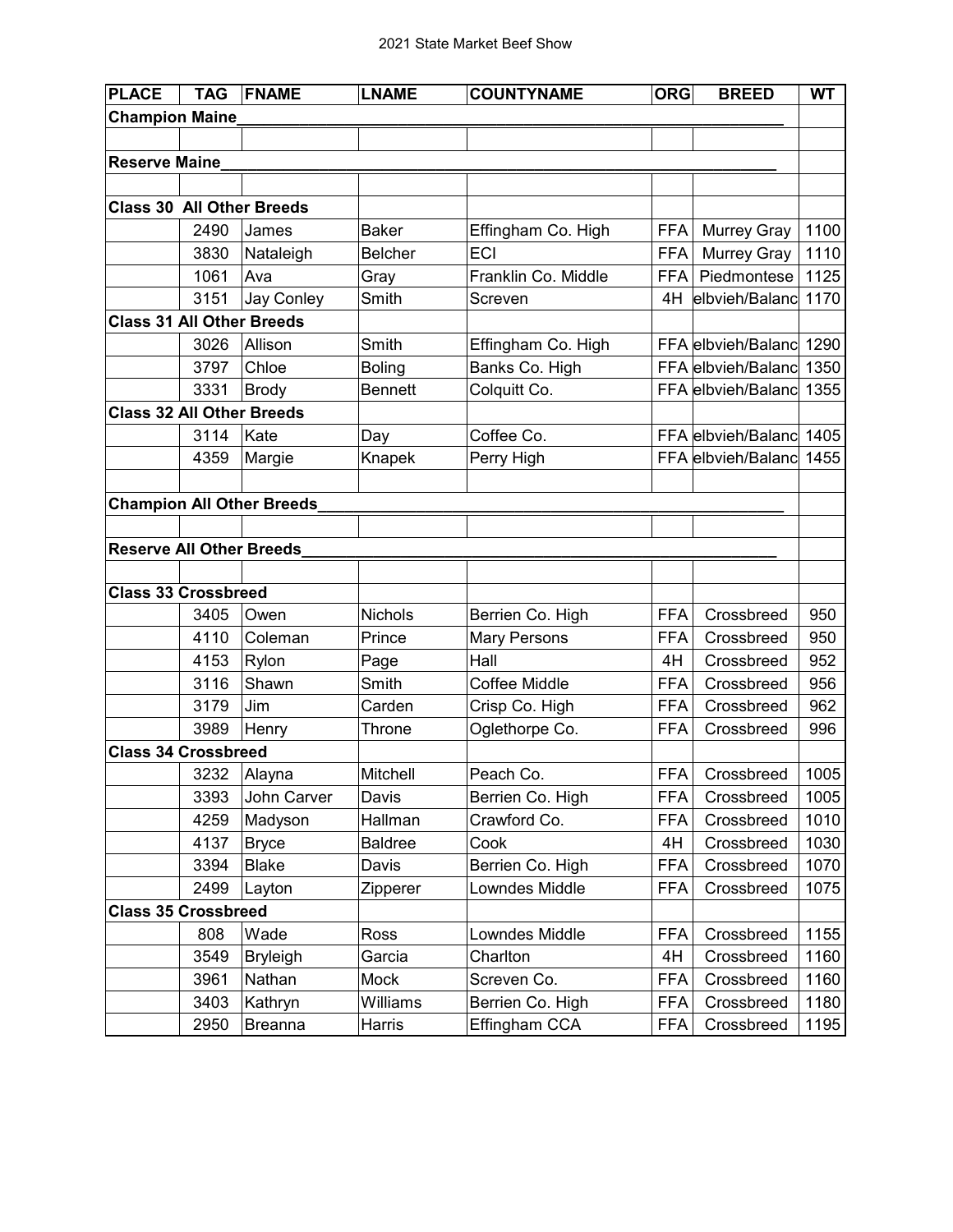| <b>PLACE</b>               | <b>TAG</b> | <b>FNAME</b>   | <b>LNAME</b>    | <b>COUNTYNAME</b>            | <b>ORG</b> | <b>BREED</b> | <b>WT</b> |
|----------------------------|------------|----------------|-----------------|------------------------------|------------|--------------|-----------|
| <b>Class 36 Crossbreed</b> |            |                |                 |                              |            |              |           |
|                            | 3153       | <b>Dustin</b>  | <b>Brannen</b>  | Screven Co.                  | <b>FFA</b> | Crossbreed   | 1200      |
|                            | 2609       | Maelee         | Dean            | Crisp                        | 4H         | Crossbreed   | 1210      |
|                            | 4087       | Alexis         | Thompson        | Effingham Co. Middle         | <b>FFA</b> | Crossbreed   | 1220      |
|                            | 3585       | Kaylee         | <b>Barrett</b>  | Grady                        | 4H         | Crossbreed   | 1225      |
|                            | 2170       | Annale         | Claxton         | Jeff Davis High              | <b>FFA</b> | Crossbreed   | 1235      |
|                            | 3642       | Ansley         | Cook            | Bainbridge                   | <b>FFA</b> | Crossbreed   | 1245      |
|                            | 4090       | Wyatt          | Hayes           | Effingham Co. Middle         | <b>FFA</b> | Crossbreed   | 1245      |
|                            | 4338       | Elizabeth      | Reed            | Lincoln Co.                  | <b>FFA</b> | Crossbreed   | 1265      |
| <b>Class 37 Crossbreed</b> |            |                |                 |                              |            |              |           |
|                            | 3941       | Colleen        | <b>Barber</b>   | Ware Co.                     | <b>FFA</b> | Crossbreed   | 1305      |
|                            | 3896       | <b>Brealyn</b> | Andrews         | Franklin                     | 4H         | Crossbreed   | 1315      |
|                            | 2877       | Levi           | Rowland         | Lowndes Co.                  | <b>FFA</b> | Crossbreed   | 1330      |
|                            | 3862       | Maggie         | Miller          | Decatur                      | 4H         | Crossbreed   | 1360      |
|                            | 3408       | Luke           | Nichols         | Berrien Co. High             | <b>FFA</b> | Crossbreed   | 1380      |
| <b>Class 38 Crossbreed</b> |            |                |                 |                              |            |              |           |
|                            | 3835       | Lexi           | Morton          | Southeast Bulloch Middle FFA |            | Crossbreed   | 1405      |
|                            | 1456       | Macey          | South           | Upson-Lee High               | <b>FFA</b> | Crossbreed   | 1410      |
|                            | 3847       | Chandler       | Thompson        | Tift Co.                     | <b>FFA</b> | Crossbreed   | 1410      |
|                            | 4114       | Grace          | Johns           | Gordon                       | 4H         | Crossbreed   | 1435      |
|                            | 3882       | <b>Bella</b>   | Chandler        | Jackson-Empower              | <b>FFA</b> | Crossbreed   | 1450      |
|                            | 3700       | Luke           | Lynn            | <b>Winder-Barrow</b>         | <b>FFA</b> | Crossbreed   | 1470      |
|                            | 816        | Montgomery     | Lacey           | Lowndes Co.                  | <b>FFA</b> | Crossbreed   | 1480      |
|                            | 1554       | <b>Bella</b>   | Townson         | Tift Co.                     | <b>FFA</b> | Crossbreed   | 1480      |
| <b>Class 39 Crossbreed</b> |            |                |                 |                              |            |              |           |
|                            | 4474       | Evan           | Wood            | Peach                        | 4H         | Crossbreed   | 1530      |
|                            |            |                |                 |                              |            |              |           |
| <b>Champion Crossbred</b>  |            |                |                 |                              |            |              |           |
|                            |            |                |                 |                              |            |              |           |
| <b>Reserve Crossbred</b>   |            |                |                 |                              |            |              |           |
|                            |            |                |                 |                              |            |              |           |
| <b>Class 40 Angus</b>      |            |                |                 |                              |            |              |           |
|                            | 3807       | Easton         | Smith           | <b>Stephens</b>              | 4H         | Angus        | 1020      |
|                            | 1405       | Taylor         | Sutton          | Tift Co.                     | <b>FFA</b> | Angus        | 1070      |
|                            | 4102       | Cat            | Lancaster       | Hawkinsville                 | <b>FFA</b> | Angus        | 1075      |
|                            | 4002       | Natalie        | <b>Brantley</b> | <b>Warner Robbins Middle</b> | <b>FFA</b> | Angus        | 1080      |
| <b>Class 41 Angus</b>      |            |                |                 |                              |            |              |           |
|                            | 4331       | Reid           | White           | Cook Middle                  | <b>FFA</b> | Angus        | 1135      |
|                            | 3743       | Will           | Williford       | Thomas Co Central            | <b>FFA</b> | Angus        | 1150      |
|                            | 3325       | Thomas         | Rowell          | Colquitt Co.                 | <b>FFA</b> | Angus        | 1155      |
|                            | 2521       | <b>Briggs</b>  | Rampey          | Hahira Middle                | <b>FFA</b> | Angus        | 1165      |
|                            | 2764       | Rebekah        | McElrath        | Gordon                       | 4H         | Angus        | 1165      |
|                            | 4375       | <b>Bradley</b> | Simmons         | Perry High                   | <b>FFA</b> | Angus        | 1175      |